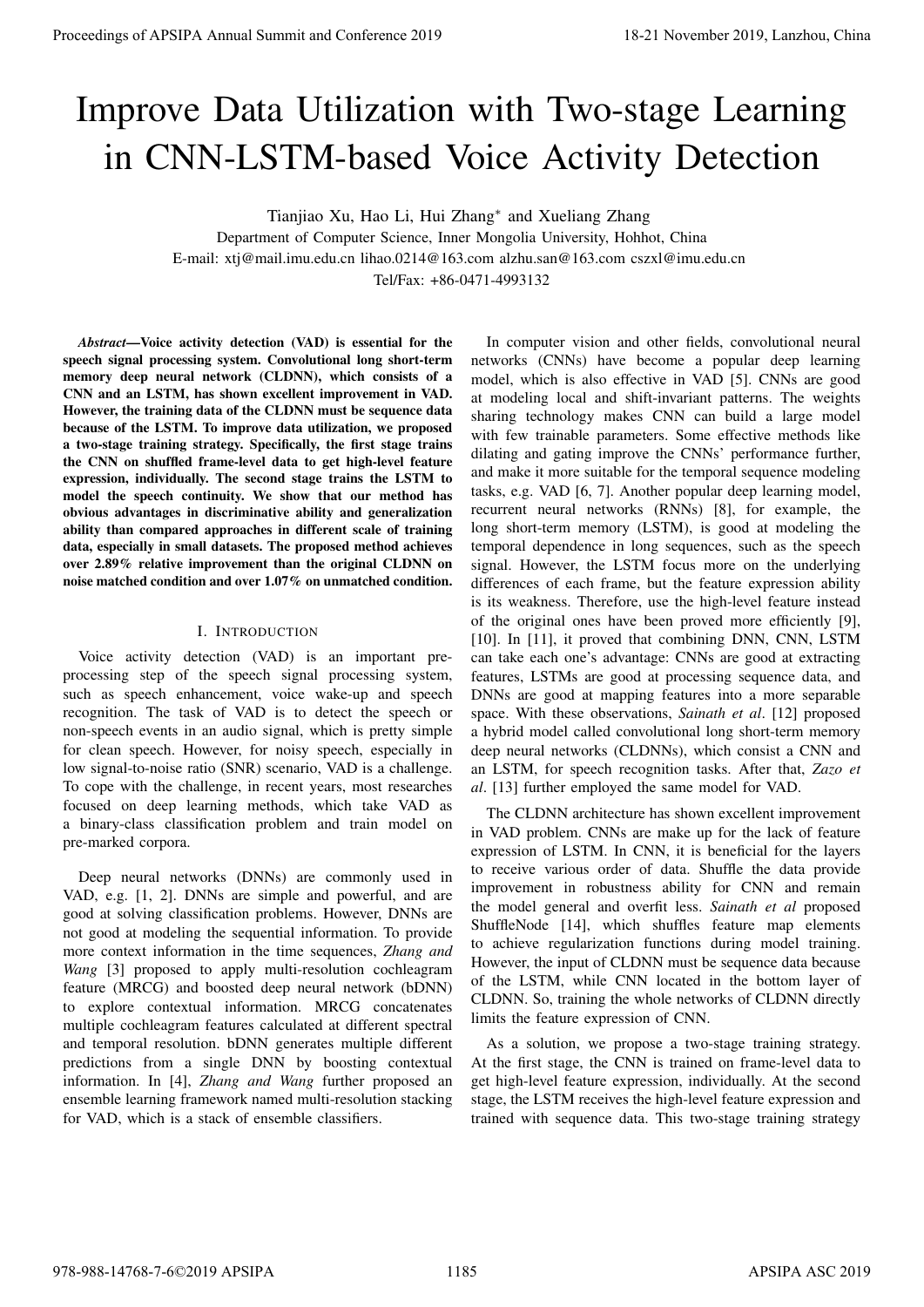is similar to greedy layer-wise unsupervised training strategy or layer-by-layer discriminative pretraining in [12, 13]. But differs in that, training CNN on frame-level data benefit a lot in feature expression by shuffle training data, which improve the performance of LSTM, simultaneously.

The rest of this paper constructed as follows. Section 2 reviews the architecture of CLDNN and compared with twostage learning architecture. Then the experimental details are described in section 3. The results and analysis are presented in section 4. Finally, section 5 concludes the paper.

# II. METHODS

## *A. CLDNN*

The architecture of CLDNN is shown in Figure 1(a), where  $X_t$  represents the feature at frame  $t$ . The input is denoted as  $[X_1, ..., X_m]$ , which means the network processing *m* frames each time. Thus, the target of this network is the VAD labels of each frame. CLDNN applies CNN at the bottom to reduce frequency variance in the inputs, then passes this to LSTM to perform temporal modeling. Finally, the DNN mapping features into a more separable space. The input is must be organized as a temporal sequence because of the LSTM [12], [13].

#### *B. Two-stage Learning Architecture*

CLDNN architecture combine CNN, LSTM and DNN structure into one unified framework that is trained jointly. To improve data utilization and get a better feature expression of CNN, we propose a two-stage training strategy, which is shown in Figure 1(b). At the first stage, the CNN aims to get a better feature map which trained on frame-level rather than sequence data, which is denoted as  $X_t$  and to estimate the corresponding VAD label *yt*. So we can feed the framelevel features disorderly. At the second stage, the input is denoted as  $[X_1, ..., X_m]$ . The LSTM receives the high-level features which produced by the pre-trained CNN. The output of the second stage is  $[y_1, ..., y_m]$ , which is corresponding with the input. The two-stage learning strategy improves the data utilization, which use the frame-level features at the first stage and sequence data at the second. Proceedings of APSIPA Annual Summit and Conference 2019<br>
Conference 2019 18-21 November 2019, Conference 2019<br>
and Conference 2019 18-21 November 2019, Conference 2019, Conference 2019<br>
in Frontier Consider Summit and Con

## III. EXPERIMENTAL DETAILS

## *A. Dataset*

All experiments are conducted on TIMIT database [17]. We randomly selected 2000 clean utterances from training set, and use the TIMIT core test set as our test utterances. The TIMIT core test set contains 192 utterances, 8 from each of 24 speakers. We concatenate the selected train utterances with some silence segments of random length, which makes the ratio of speech frames account for around 60%. Then mixed with a speech shape noise (SSN) and 4 other types of noise from the NOISEX-92 dataset [18]: babble noise, factory noise, destroy engine noise, and destroyer operations room noise at SNRs of -5 and 0 dB for training. Each noise is divided into two non-overlapping segments for training



(a) the architecture of CLDNN



(b) Two-stage leaning strategy

Fig. 1. Network architecture for voice activity detection.

and testing respectively. To make the sample more generally and multiply, we intercept noise segments from long noise randomly. Besides these four types of noise, another four types of noise are used for noise unmatched test, which includes an unseen factory noise, buccaneer noise from NOISEX-92 and bus noise, street noise from CHiME-4 dataset [19]. The testing SNR are -5, 0 dB and an unmatched 5 dB. All signal is resampled to 16 kHz before mixing. Finally, we conduct experiments on about 30.81 hours of noisy training data.

#### *B. Features and Labels*

To extract the features, we divided the speech signal into frames using 20 ms hamming window with 10 ms overlap. For all experiments, we use 40-dimensional log-mel filterbank energies as features, which exhibit more temporal and spectral smoothness than MFCC features [20, 21].

The TIMIT corpus includes a time-aligned word transcription file associated with each utterance, in which the word boundaries were aligned with the phonetic segments in time domain. We convert it to the frequency domain labels which can correspond with features for each frame.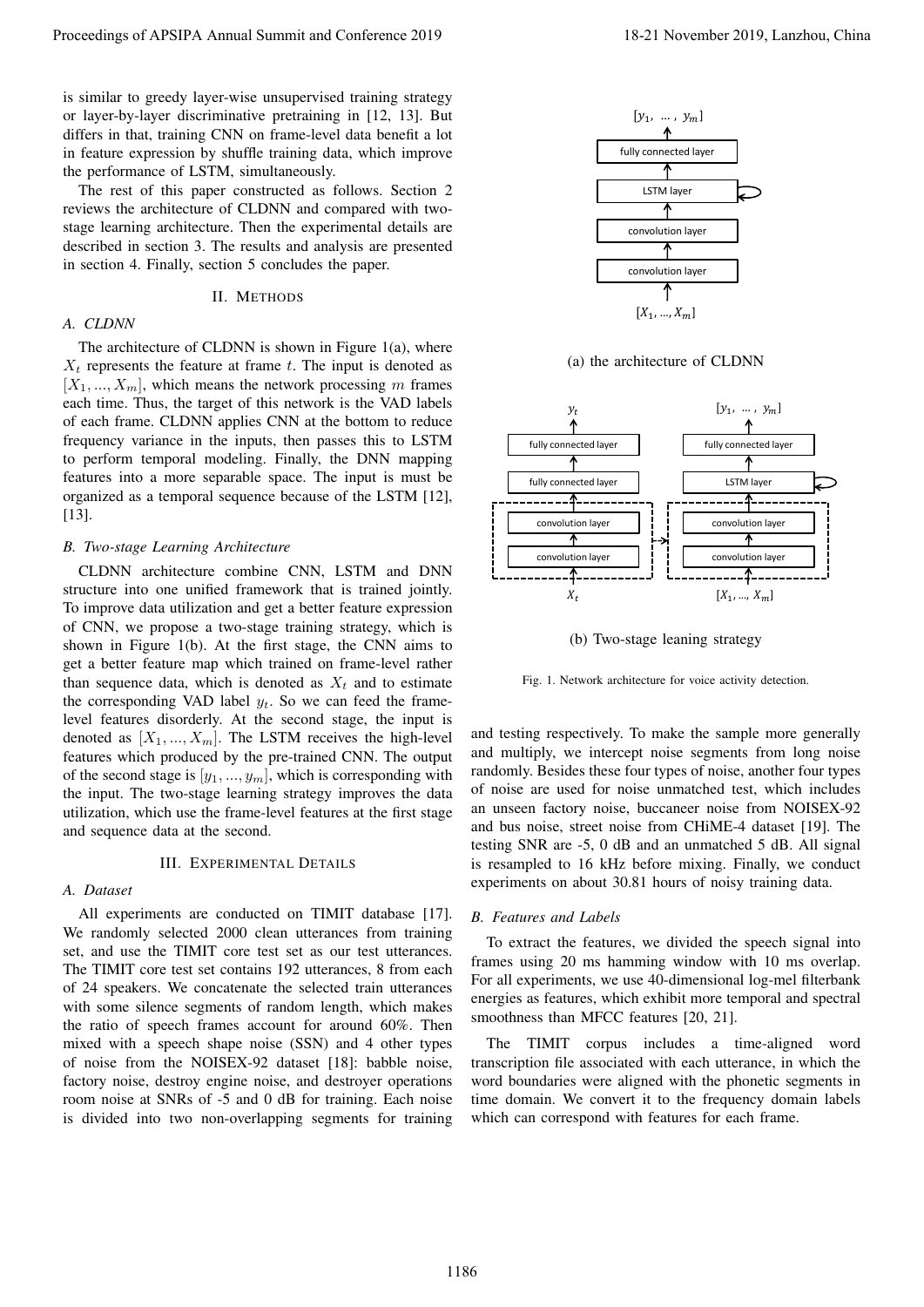|                                                                                                          | TABLE I |  |  |
|----------------------------------------------------------------------------------------------------------|---------|--|--|
| $AUC(\%)$ COMPARISON BETWEEN THE CONVENTIONAL APPROACHES AND THE PROPOSED TWO-STAGE LEARNING APPROACHES. |         |  |  |

|                                               | Methods                     |                |                | nosie matched                                                                                                                                                                                                                                                                                                                                                                                                                                                                                                                                                                                                                                                                                                                                                                                                                                                                                                                                                      |                                                                |                                                                                   |                                  | nosie unmatched                                                                                                                                                                                                                                                                                                                                                                                                                                                                                                                                                                                                                                                                            |                |                |
|-----------------------------------------------|-----------------------------|----------------|----------------|--------------------------------------------------------------------------------------------------------------------------------------------------------------------------------------------------------------------------------------------------------------------------------------------------------------------------------------------------------------------------------------------------------------------------------------------------------------------------------------------------------------------------------------------------------------------------------------------------------------------------------------------------------------------------------------------------------------------------------------------------------------------------------------------------------------------------------------------------------------------------------------------------------------------------------------------------------------------|----------------------------------------------------------------|-----------------------------------------------------------------------------------|----------------------------------|--------------------------------------------------------------------------------------------------------------------------------------------------------------------------------------------------------------------------------------------------------------------------------------------------------------------------------------------------------------------------------------------------------------------------------------------------------------------------------------------------------------------------------------------------------------------------------------------------------------------------------------------------------------------------------------------|----------------|----------------|
|                                               |                             | babble         | engine         | factory                                                                                                                                                                                                                                                                                                                                                                                                                                                                                                                                                                                                                                                                                                                                                                                                                                                                                                                                                            | op                                                             | ssn                                                                               | bucc                             | factory <sub>2</sub>                                                                                                                                                                                                                                                                                                                                                                                                                                                                                                                                                                                                                                                                       | bus            | street         |
|                                               | <b>SOHN</b>                 | 63.37          | 58.74          | 49.94                                                                                                                                                                                                                                                                                                                                                                                                                                                                                                                                                                                                                                                                                                                                                                                                                                                                                                                                                              | 62.60                                                          | 45.98                                                                             | 56.41                            | 69.45                                                                                                                                                                                                                                                                                                                                                                                                                                                                                                                                                                                                                                                                                      | 73.02          | 61.68          |
|                                               | <b>CNN</b>                  | 70.52          | 79.41          | 74.77                                                                                                                                                                                                                                                                                                                                                                                                                                                                                                                                                                                                                                                                                                                                                                                                                                                                                                                                                              | 77.99                                                          | 75.88                                                                             | 68.46                            | 71.22                                                                                                                                                                                                                                                                                                                                                                                                                                                                                                                                                                                                                                                                                      | 68.66          | 76.13          |
| $-5dB$                                        | <b>LSTM</b><br><b>CLDNN</b> | 69.37<br>80.88 | 80.05<br>89.85 | 79.26<br>88.08                                                                                                                                                                                                                                                                                                                                                                                                                                                                                                                                                                                                                                                                                                                                                                                                                                                                                                                                                     | 82.30<br>88.51                                                 | 83.61<br>89.82                                                                    | 82.77<br>86.13                   | 72.04<br>74.12                                                                                                                                                                                                                                                                                                                                                                                                                                                                                                                                                                                                                                                                             | 75.59<br>75.69 | 77.16<br>82.81 |
|                                               | Proposed                    | 85.34          | 92.96          | 89.83                                                                                                                                                                                                                                                                                                                                                                                                                                                                                                                                                                                                                                                                                                                                                                                                                                                                                                                                                              | 90.22                                                          | 91.04                                                                             | 86.15                            | 74.96                                                                                                                                                                                                                                                                                                                                                                                                                                                                                                                                                                                                                                                                                      | 78.20          | 81.88          |
|                                               | <b>SOHN</b>                 | 69.29          | 68.48          | 56.35                                                                                                                                                                                                                                                                                                                                                                                                                                                                                                                                                                                                                                                                                                                                                                                                                                                                                                                                                              | 70.18                                                          | 49.83                                                                             | 62.76                            | 74.69                                                                                                                                                                                                                                                                                                                                                                                                                                                                                                                                                                                                                                                                                      | 78.07          | 68.34          |
|                                               | <b>CNN</b>                  | 78.26          | 86.84          | 81.83                                                                                                                                                                                                                                                                                                                                                                                                                                                                                                                                                                                                                                                                                                                                                                                                                                                                                                                                                              | 83.90                                                          | 83.37                                                                             | 75.20                            | 77.52                                                                                                                                                                                                                                                                                                                                                                                                                                                                                                                                                                                                                                                                                      | 75.34          | 82.41          |
| 0dB                                           | <b>LSTM</b>                 | 76.37          | 86.09          | 85.51                                                                                                                                                                                                                                                                                                                                                                                                                                                                                                                                                                                                                                                                                                                                                                                                                                                                                                                                                              | 86.16                                                          | 87.45                                                                             | 87.50                            | 84.39                                                                                                                                                                                                                                                                                                                                                                                                                                                                                                                                                                                                                                                                                      | 82.11          | 85.87          |
|                                               | <b>CLDNN</b>                | 86.91          | 93.01          | 91.97                                                                                                                                                                                                                                                                                                                                                                                                                                                                                                                                                                                                                                                                                                                                                                                                                                                                                                                                                              | 91.46                                                          | 92.30                                                                             | 90.56                            | 87.25                                                                                                                                                                                                                                                                                                                                                                                                                                                                                                                                                                                                                                                                                      | 83.42          | 90.40          |
|                                               | Proposed                    | 91.82          | 95.68          | 94.17                                                                                                                                                                                                                                                                                                                                                                                                                                                                                                                                                                                                                                                                                                                                                                                                                                                                                                                                                              | 94.37                                                          | 94.81                                                                             | 91.74                            | 87.08                                                                                                                                                                                                                                                                                                                                                                                                                                                                                                                                                                                                                                                                                      | 84.69          | 91.62          |
|                                               | <b>SOHN</b>                 | 72.63          | 74.88          | 62.77                                                                                                                                                                                                                                                                                                                                                                                                                                                                                                                                                                                                                                                                                                                                                                                                                                                                                                                                                              | 74.29                                                          | 57.97                                                                             | 70.98                            | 79.58                                                                                                                                                                                                                                                                                                                                                                                                                                                                                                                                                                                                                                                                                      | 81.67          | 74.86          |
|                                               | <b>CNN</b>                  | 84.03          | 89.53          | 86.64                                                                                                                                                                                                                                                                                                                                                                                                                                                                                                                                                                                                                                                                                                                                                                                                                                                                                                                                                              | 87.59                                                          | 87.41                                                                             | 78.77                            | 87.40                                                                                                                                                                                                                                                                                                                                                                                                                                                                                                                                                                                                                                                                                      | 82.29          | 86.37          |
| 5dB                                           | <b>LSTM</b>                 | 84.83          | 88.10          | 87.50                                                                                                                                                                                                                                                                                                                                                                                                                                                                                                                                                                                                                                                                                                                                                                                                                                                                                                                                                              | 87.97                                                          | 88.28                                                                             | 88.29                            | 87.97                                                                                                                                                                                                                                                                                                                                                                                                                                                                                                                                                                                                                                                                                      | 87.56          | 87.76          |
|                                               | <b>CLDNN</b><br>Proposed    | 89.79<br>94.55 | 93.50<br>96.48 | 93.53<br>95.47                                                                                                                                                                                                                                                                                                                                                                                                                                                                                                                                                                                                                                                                                                                                                                                                                                                                                                                                                     | 93.37<br>95.94                                                 | 93.80<br>95.92                                                                    | 92.57<br>95.23                   | 93.27<br>95.55                                                                                                                                                                                                                                                                                                                                                                                                                                                                                                                                                                                                                                                                             | 92.16<br>94.22 | 92.84<br>95.41 |
|                                               |                             |                |                |                                                                                                                                                                                                                                                                                                                                                                                                                                                                                                                                                                                                                                                                                                                                                                                                                                                                                                                                                                    |                                                                |                                                                                   |                                  |                                                                                                                                                                                                                                                                                                                                                                                                                                                                                                                                                                                                                                                                                            |                |                |
| the output.<br>sequences input to 100 frames. |                             |                |                | The CNN has two 1-D convolutional layers with 32 and 64<br>kernels. The filter size is set to 3. The inputs are frame-level<br>features. Each frame is surrounded by 2 contextual vectors<br>to the left and 2 to the right. For the CNN baseline, a fully<br>connected layer with 64 hidden nodes was connected to the<br>convolutional layer, then a softmax layer is applied to obtain<br>The LSTM baseline has three LSTM layers, where the first<br>layer contains 128 memory cells, and the second contains 64<br>memory cells. Finally, the last layer has only one memory cells<br>to get the output. In the training stage, we limit the length of<br>The CLDNN baseline combines the above CNN and a<br>single-layer LSTM which training with sequence data. This<br>configuration makes the parameters number is comparable<br>with the LSTM baseline. From the second convolution layer,<br>we get a 64-dimensional output for each frame. The outputs | are feed into an LSTM layer with 64 cells. After that, a fully | better performance.<br>First, we conducted all experiments on about 3.07 hours of | entropy, which is given by:<br>N | typical classification problem, the loss function is binary cross<br>$L_{vad} = -\sum_{t=1} (Y_t \log \hat{Y}_t + (1 - Y_t) \log(1 - \hat{Y}_t))$<br>where N is the number of frame, $Y_t$ and $\hat{Y}_t$ represent the VAD<br>label and the estimated label of the $t$ -th frame, respectively.<br>In order to evaluate the performance of the class imbalance<br>problem like VAD, we use the area under the curve (AUC)<br>as the evaluation metrics, which is the area under the<br>receiver operating characteristic (ROC) curve [24]. AUC is<br>considered as an overall metric of the VAD performance<br>rather than the detection accuracy [4]. Higher value means<br>IV. RESULTS |                |                |

# *C. Comparison Methods*

#### *D. Optimization and Evaluation Metrics*

$$
L_{vad} = -\sum_{t=1}^{N} \left( Y_t \log \hat{Y}_t + (1 - Y_t) \log(1 - \hat{Y}_t) \right) \tag{1}
$$

# IV. RESULTS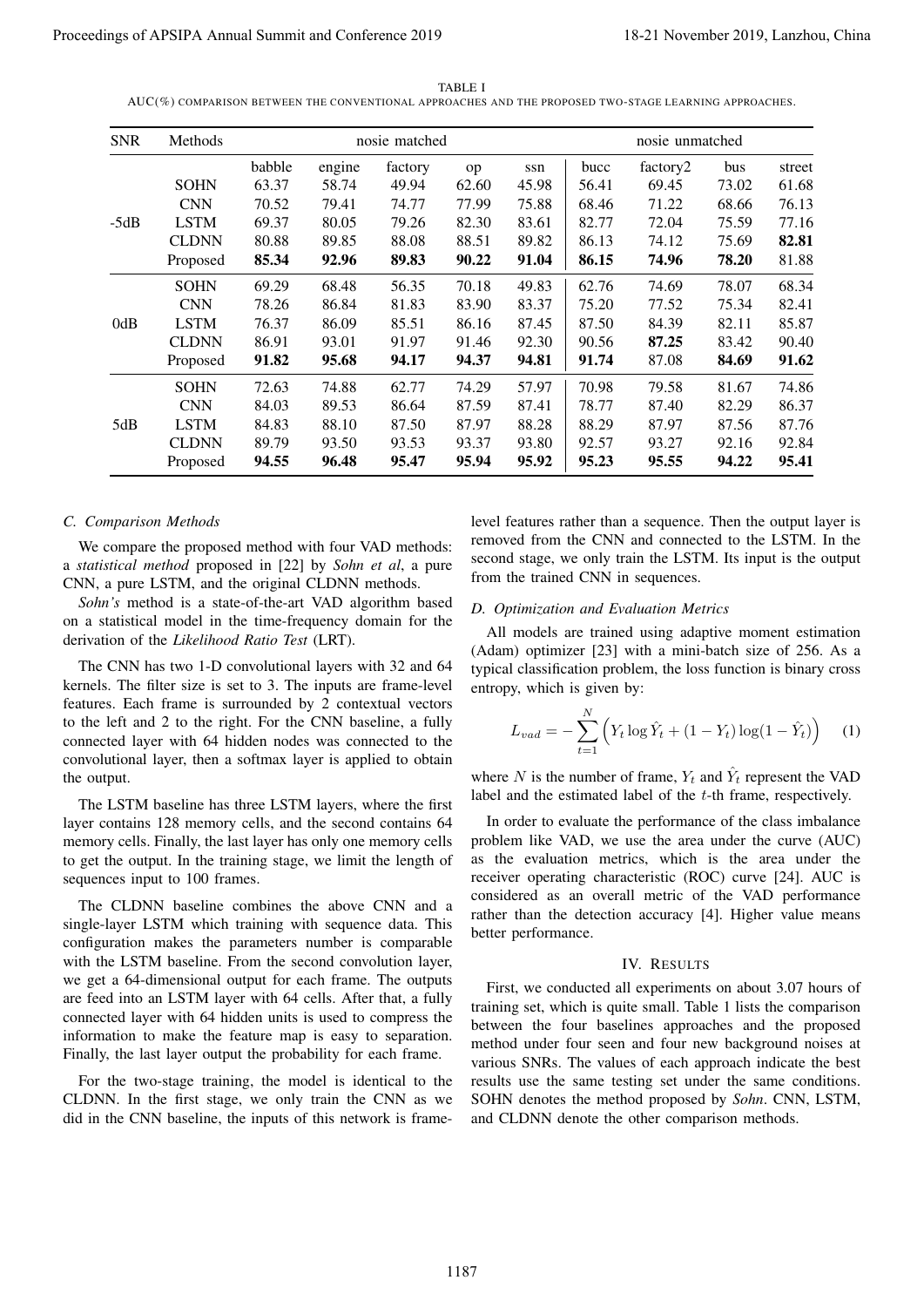

(a) noise-matched condition



(b) noise-unmatched condition

Fig. 2. ROC curves for the proposed method and baselines.

As can be seen from Table 1, LSTM shows better performance than CNN in almost all matched and unmatched conditions. Combining both advantages of CNN and LSTM, the CLDNN provides over 9.38% and 7.20% relative improvement than CNN and LSTM under the matched condition while 11.99% and 6.87% under unmatched condition, respectively. Comparing with CLDNN baseline, the proposed architecture achieves over 2.89% relative improvement on noise matched condition and over 1.07% on unmatched condition.

Figure 2 shows the ROC curves comparison among each approach under the matched and unmatched test condition, where the SNR is 0 dB. False alarm rate denotes the rate of the non-speech frame which misclassified to speech frame, and the speech hit rate denotes the rate if the speech frame which was classified correctly. This figure shows that the two-stage method achieved a better performance obviously.

## *A. Comparison among different scale of training data*

Table 2 lists the  $AUC(\%)$  comparison between CLDNN model and two-stage learning strategy using the small and big scale of training set. Under the small training set, the proposed method achieves over 2.89% relative improvement than the original CLDNN on noise matched condition and over 1.07% on unmatched condition.

While under the larger training set, both the CLDNN baseline and the proposed method get improvement on the matched condition. When the training data increases by more than 10 times, CLDNN is comparable in performance to the proposed method in matched condition.

On the unmatched condition, the performance of both approaches implies that it's still a challenge for the model to deal with variable environment, especially the noise is unseen in the training set.

TABLE II AUC(%) COMPARISON BETWEEN CLDNN AND THE TWO-STAGE LEARNING APPROACHES UNDER DIFFERENT SCALE OF TRAINING DATA

| Scale        | Model        | Matched | <b>Unmatched</b> |
|--------------|--------------|---------|------------------|
| $3.07$ hours | <b>CLDNN</b> | 90.45   | 87.05            |
|              | Proposed     | 93.07   | 87.98            |
| 30.81 hours  | <b>CLDNN</b> | 93.17   | 87.99            |
|              | Proposed     | 94.04   | 87.99            |

## V. CONCLUSIONS

To cope with the challenge of VAD task in low SNR, we propose a two-stage learning strategy to the CLDNN to improve the data utilization. At the first stage, the CNN is trained on frame-level data to get high-level feature expression, individually. At the second stage, the LSTM receives the high-level feature expression and trained with sequence data. Comparing with conventional methods, the bottom layers can be trained better and obtain a more robust feature expression. And the next layers can obtain a better estimation so that the VAD can be more accurate. We compared the proposed method with the conventional CLDNN under various noisy conditions. Experimental results show that the proposed method has obvious advantages in discriminative ability and generalization ability. Using the proposed method, we can obtain an accurate VAD system trained with very limited training data. Proceedings of APSIPA Annual Summit and Conference 2019<br>
The conference 2019 in the conference 2019 in the conference 2019 in the conference 2019 in the conference 2019 in the conference 2019 in the conference 2019 in the

#### VI. ACKNOWLEDGMENTS

This research was supported in part by the China National Nature Science Foundation (No. 61876214, No. 61866030).

#### **REFERENCES**

- [1] X. L. Zhang and J. Wu, "Deep belief networks based voice activity detection," *IEEE Transactions on Audio, Speech, and Language Processing*, vol. 21, no. 4, pp. 697–710, April 2013.
- [2] L. Mateju, P. Cerva, and J. Zdansky, "Study on the use of deep neural networks for speech activity detection in broadcast recordings," *International Conference on Signal Processing and Multimedia Applications*, pp. 45–51, 2016.
- [3] X. L. Zhang and D. L. Wang, "Boosted deep neural networks and multiresolution cochleagram features for voice activity detection," *Proceedings of Interspeech*, pp. 1534–1538, 2014.